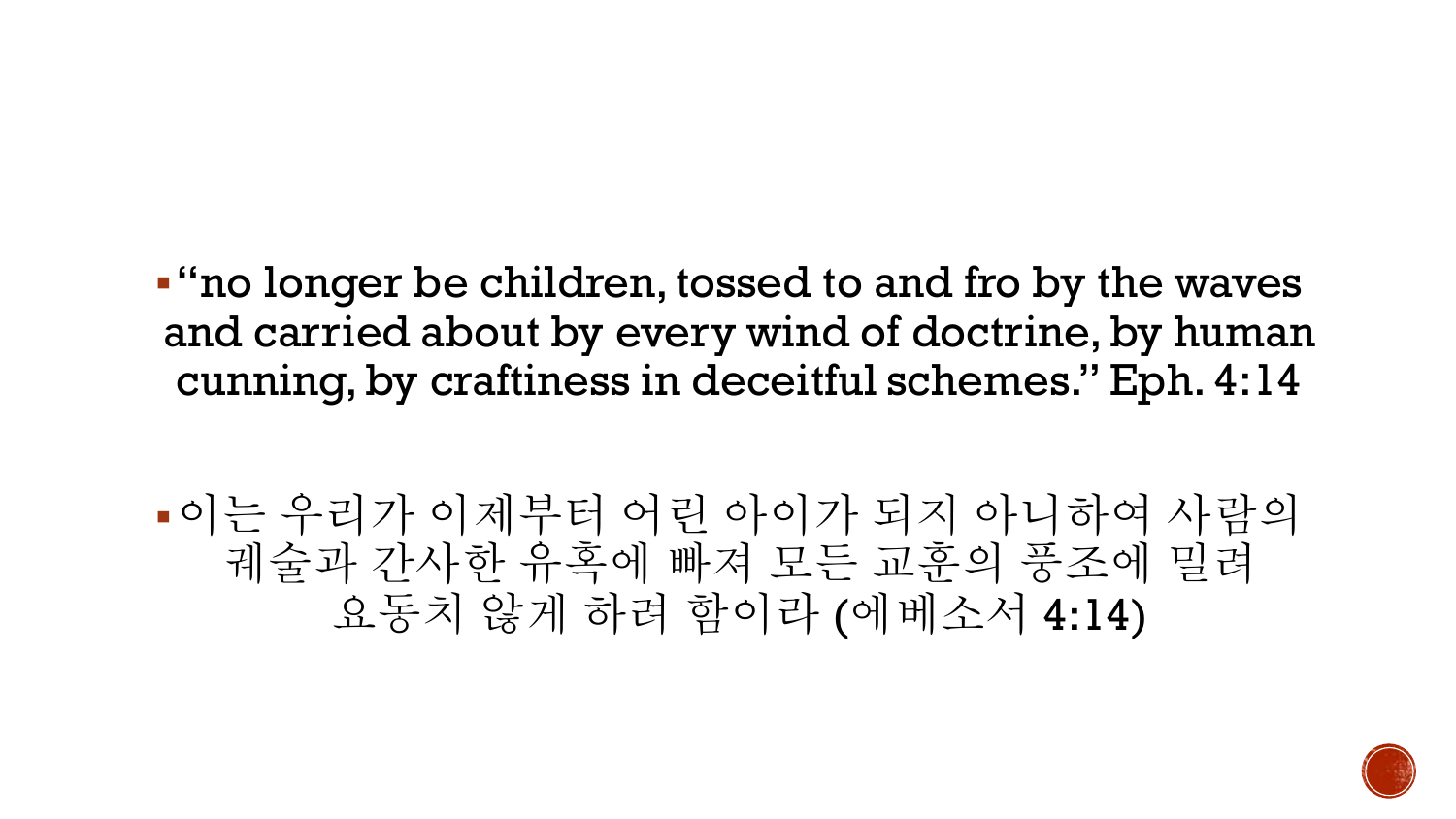### COLOSSIAN HERESY 골로새교회 이단 PROTO-GNOSTICISM 원영지주의

- The material world is evil.
- Only the ethereal the spiritual was good.
- Therefore the human body, materially evil, cannot be the vehicle for the revelation of the Supreme God.
- Jesus was not man because to them all matter is evil

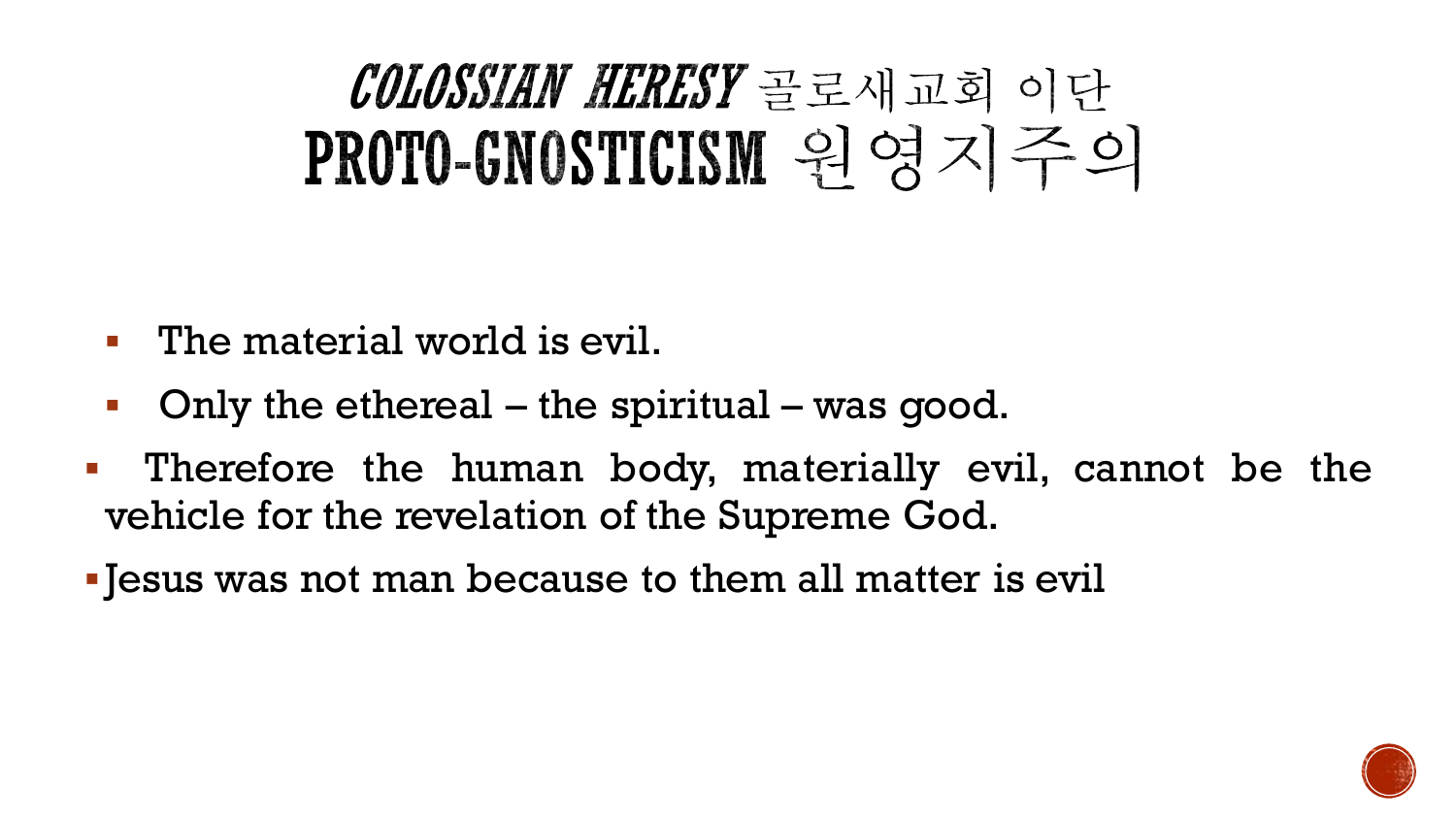#### **Thus according to the Proto-Gnostics, Christ could not suffering and his death could not have been real because matter is evil so He only appeared to suffer and die.**

예수 그리스도가 세상에서 살 때 가졌던 육체는 진짜 육체가 아니고 육체처럼 보였다고 주장하고, 또 그리스도는 십자가에서 이 몸을 떠났다고 하며 십자가에서 하느님 아들 그리스도가 죽은 것이 아니고 인간 예수가 죽었다고 주장하는 이단교리

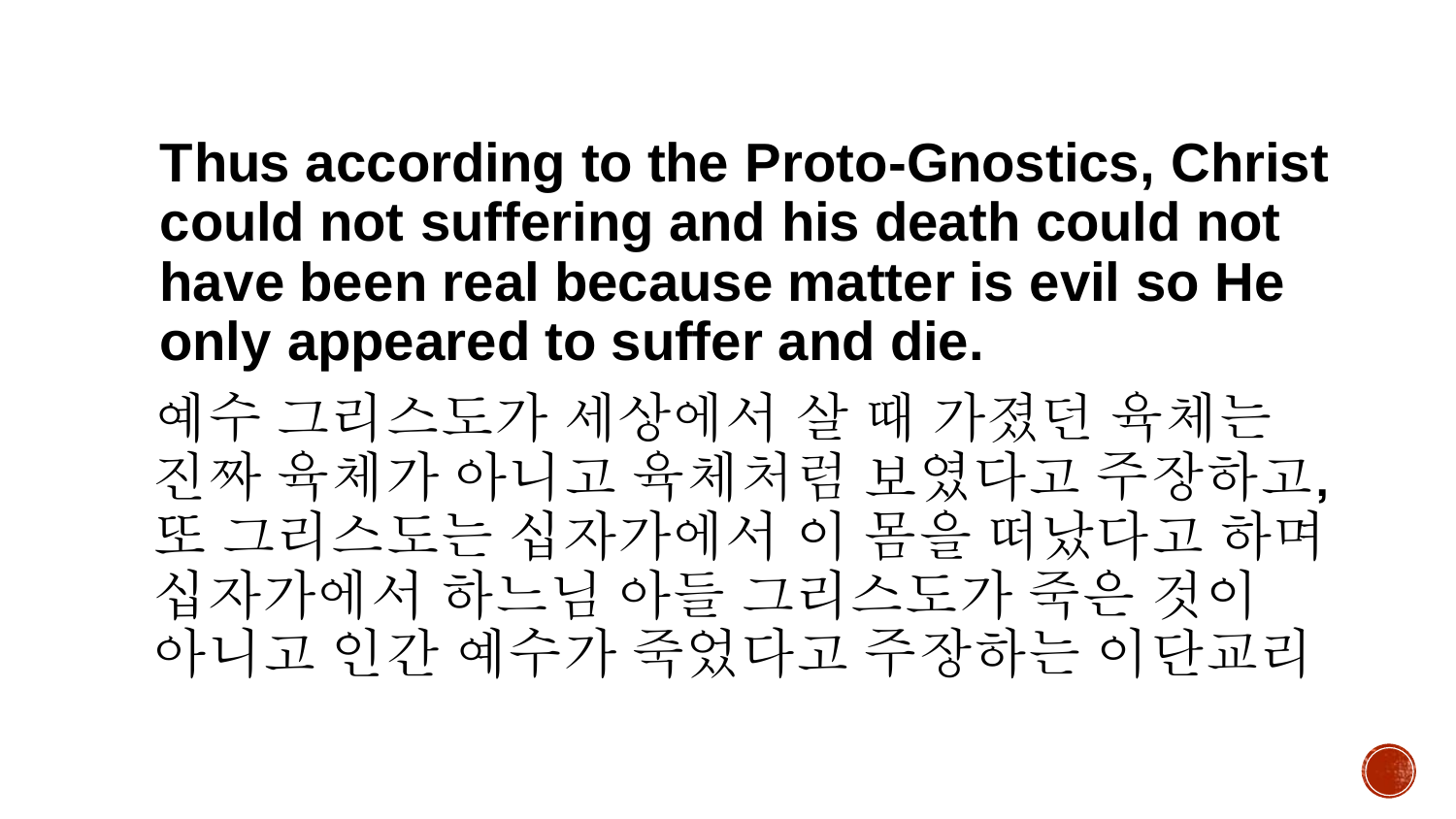## **PROTO-GNOSTICS WAS A THREAT TO THE** CHRISTIAN DOCTRINES OF THE TRINITY AND THE TWO NATURES OF CHRIST:

#### JESUS CHRIST IS 100% GOD AND 100% MAN.

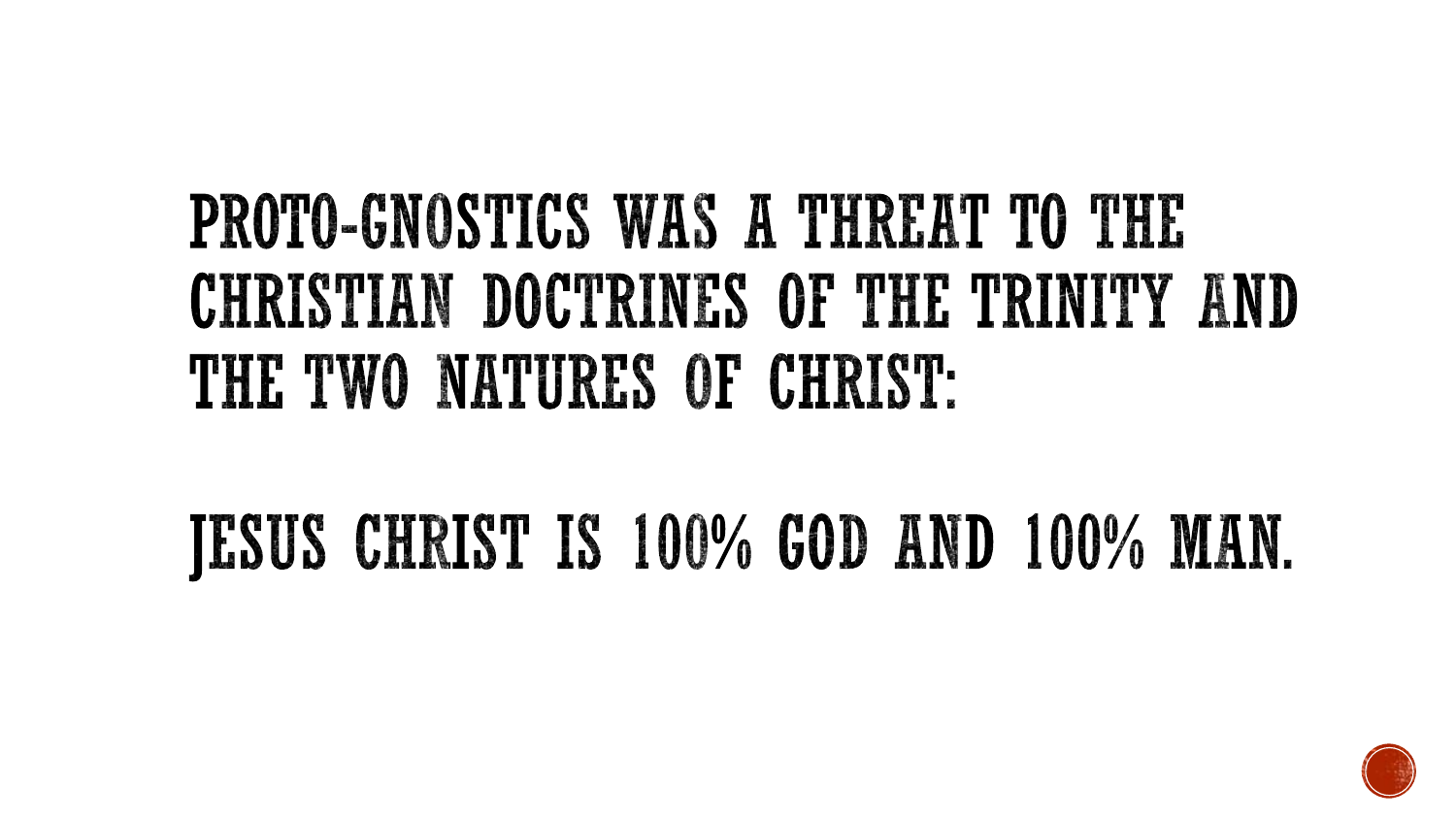### ▪For in him [Christ] the whole fullness of deity dwells bodily (Col. 2:9)

# ▪그 안에는 신성의 모든 충만이 육체로 거하시고 (골로새서 2:9)

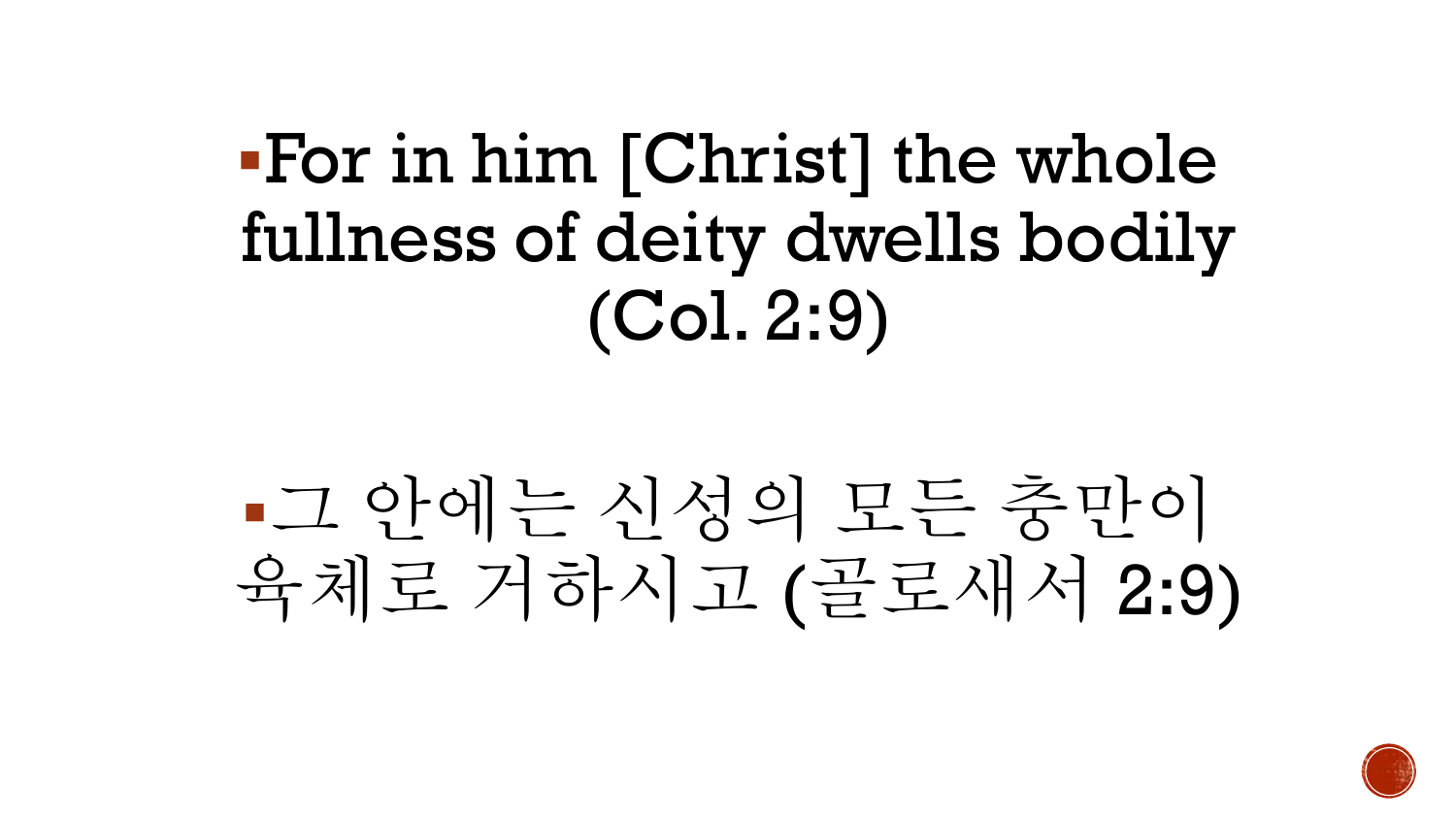If Christ is not truly human, He cannot atone for our sin, for only a human being can atone for the sin of other human beings. If Christ is not truly God, the atonement He offers does not have sufficient value to be applied to all the elect. If Christ is not the God-man, there is no salvation.

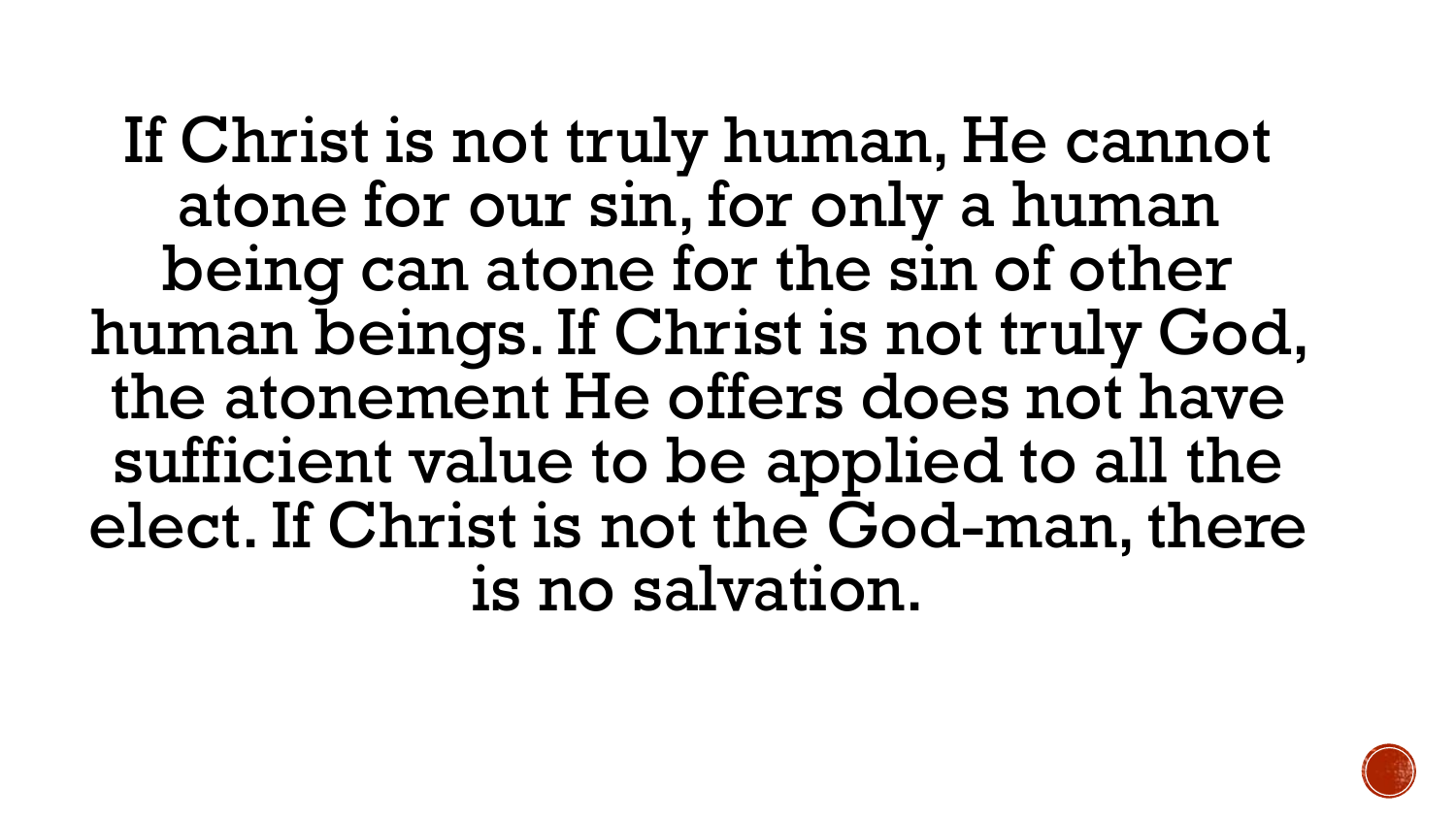## ASCETICISM

#### "Do not handle! Do not taste! Do not touch!"? (Col. 2:21)

#### 곧 붙잡지도 말고 맛보지도 말고 만지지도 말라 하는 것이니 (골로새서 2:21)

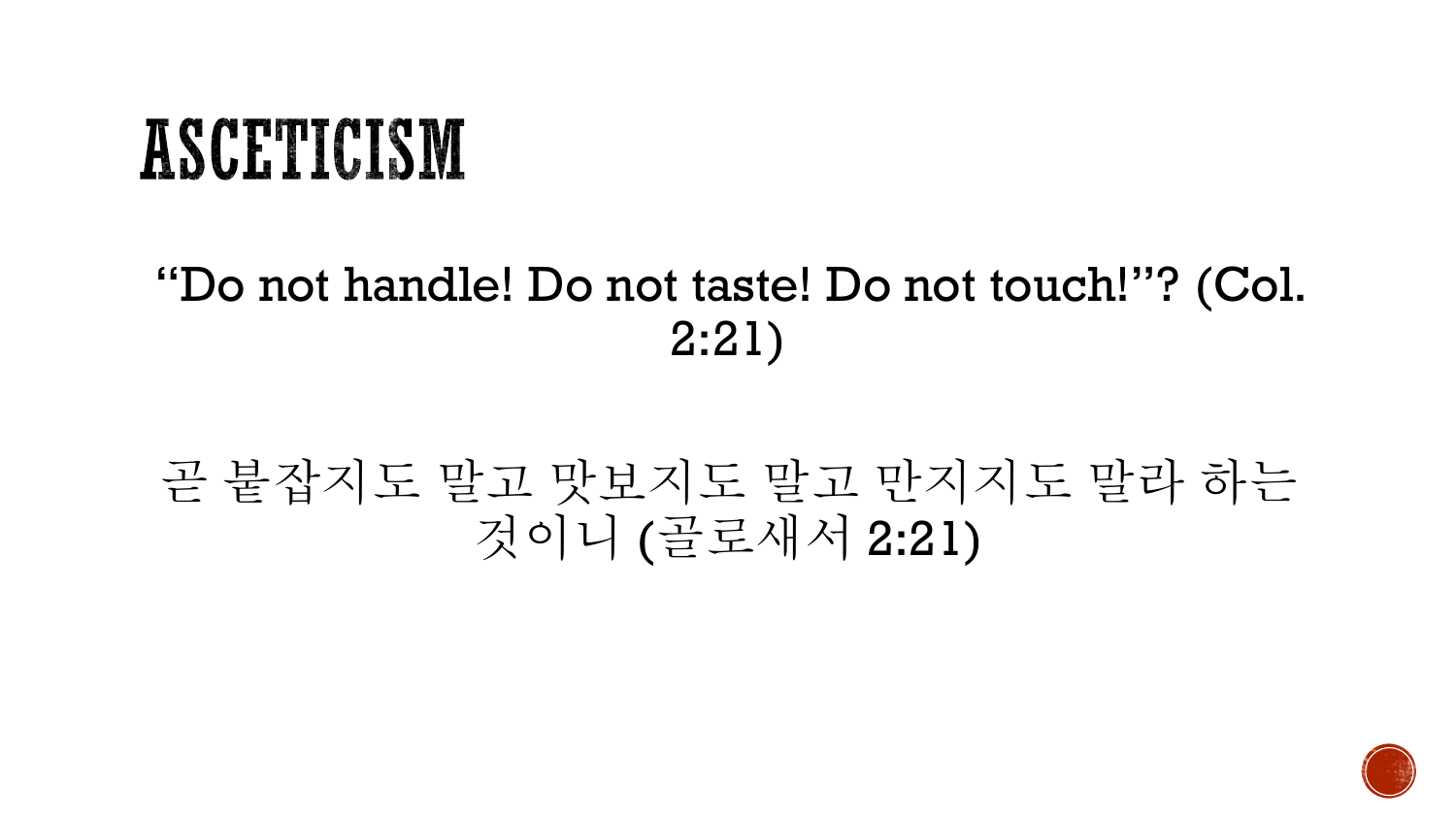## PROTO-GNOSTICS ATTEMPTED TO ASCEND TO THE SPIRITUAL REALM THROUGH A NUMBER OF MEANS:

- ▪secret knowledge philosophy,
- **-hidden wisdom,**
- ▪(stoikea) the elementary principles of the world,
- ▪special understanding,



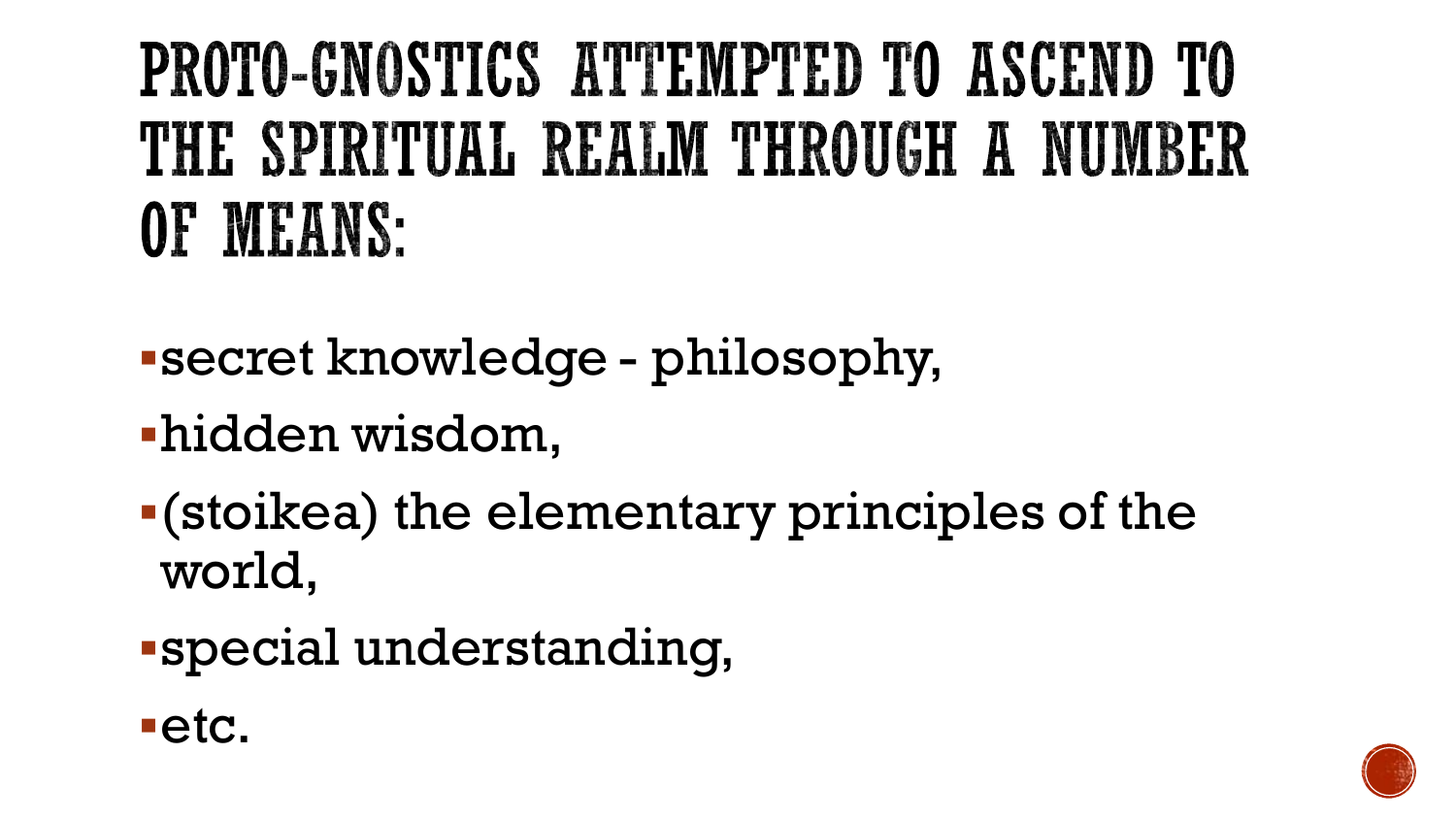# PAUL USES THE BUZZ WORDS OF THE GNOSTICS

- **-knowledge,**
- ▪wisdom,
- ▪understanding,
- ▪mystery (secret),
- ▪treasure,
- ▪hidden.

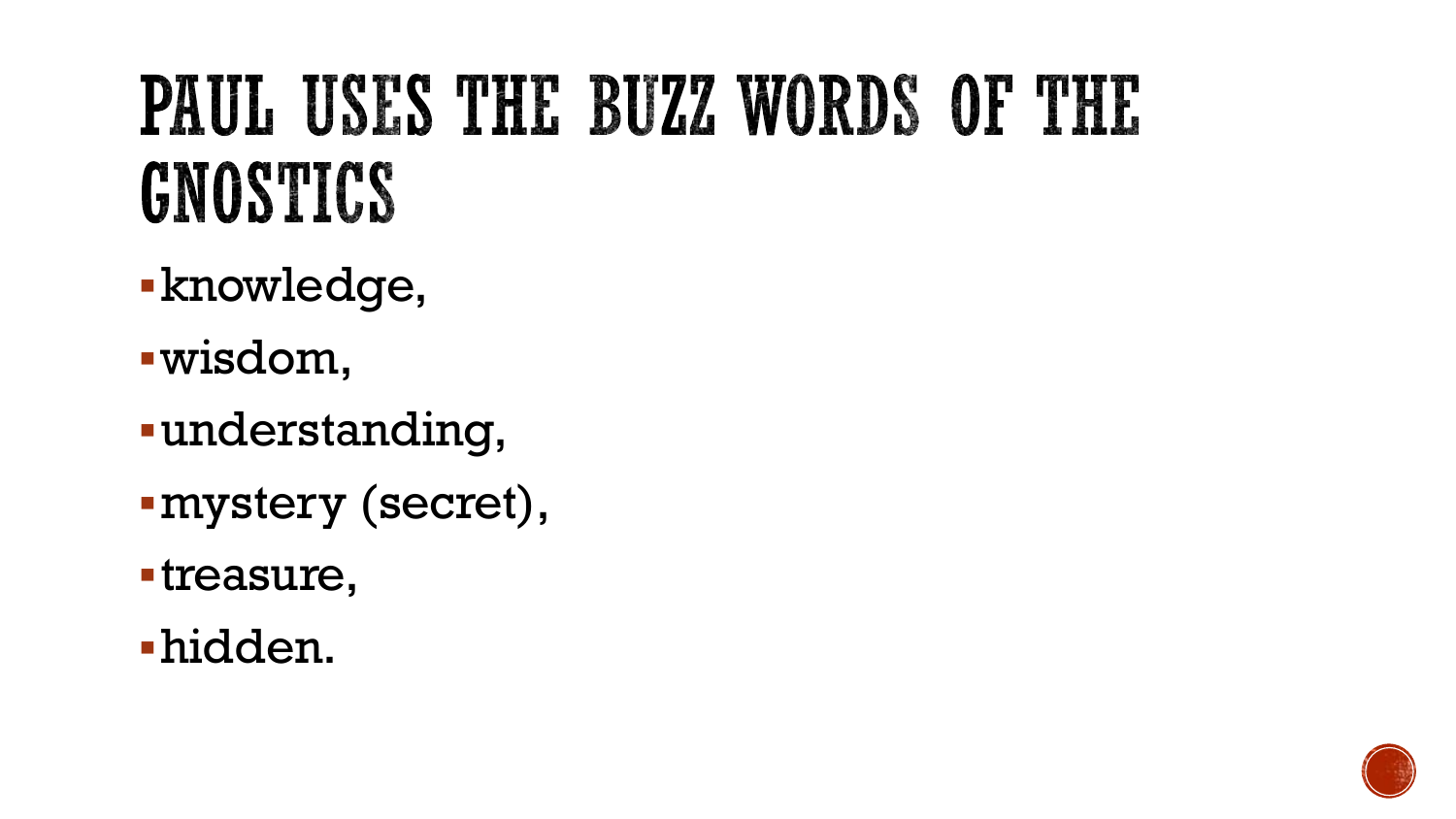that their hearts may be encouraged, being knit together in love, to reach all the riches of full assurance of understanding and the knowledge of God's mystery, which is Christ, in whom are hidden all the treasures of wisdom and knowledge. (Col. 2:2,3)

이는 저희로 마음에 위안을 받고 사랑 안에서 연합하여 원만한 이해의 모든 부요에 이르러 하나님의 비밀인 그리스도를 깨닫게 하려 함이라 그 안에는 지혜와 지식의 모든 보화가 감취어 있느니라 (골로새서 2:2,3)

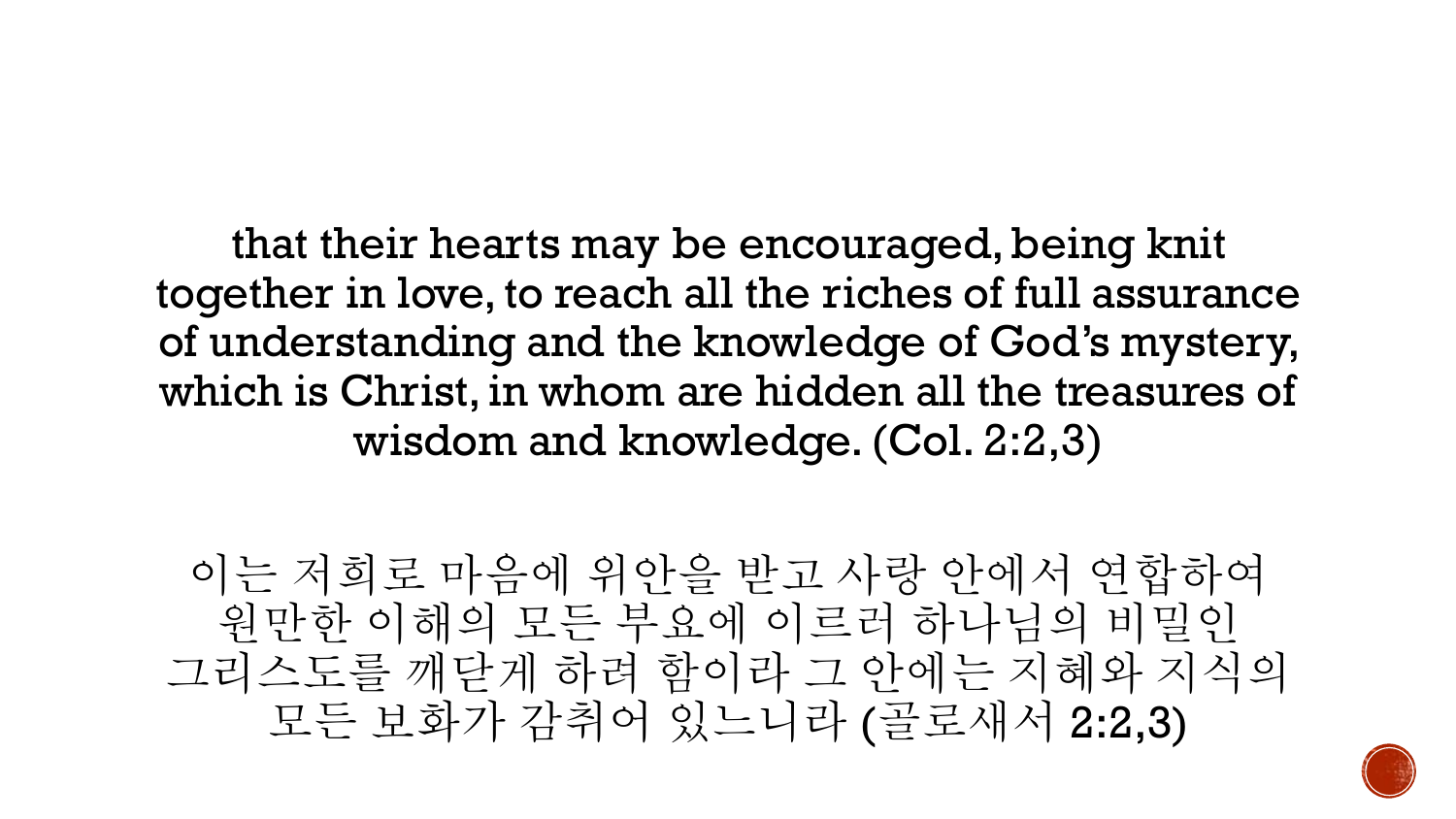# LEE MANHEE

- ▪-- the Chairman of the Shincheonji Church of Jesus
- ▪-- originally belonged to a faith-healing group (Olive Tree Movement) begun by Tae Sun Park, who also linked himself to the return of Christ and claimed he would never die.



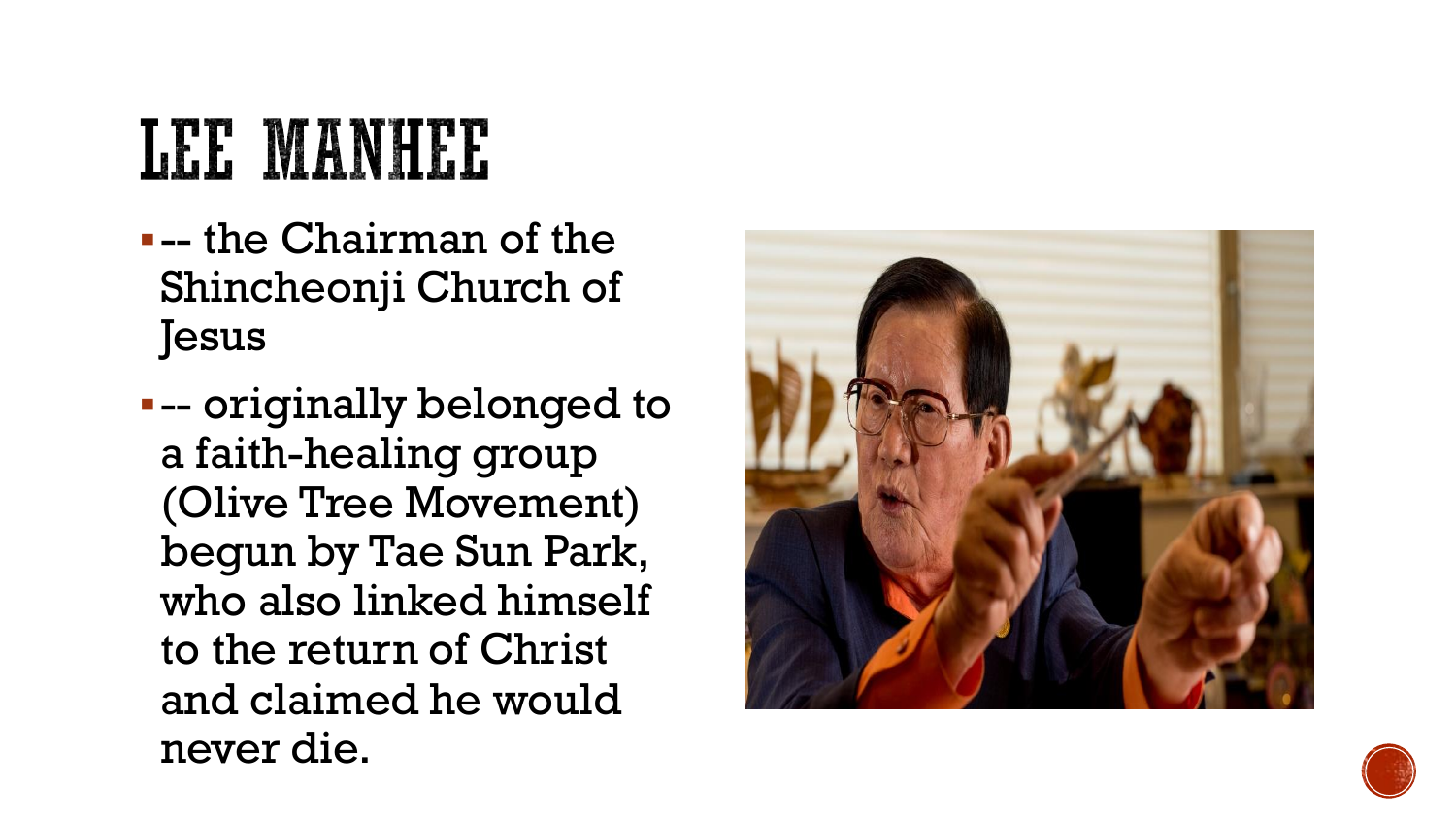# GNOSIS --  $\Gamma N\tilde{\omega}\Sigma \Sigma$

- ▪**secret knowledge from experience**, especially experience of divinity or that which is beyond the five senses.
- ▪does not refer to knowledge that we are told or believe in
- **-it refers to experiential knowledge, not** intellectual knowledge

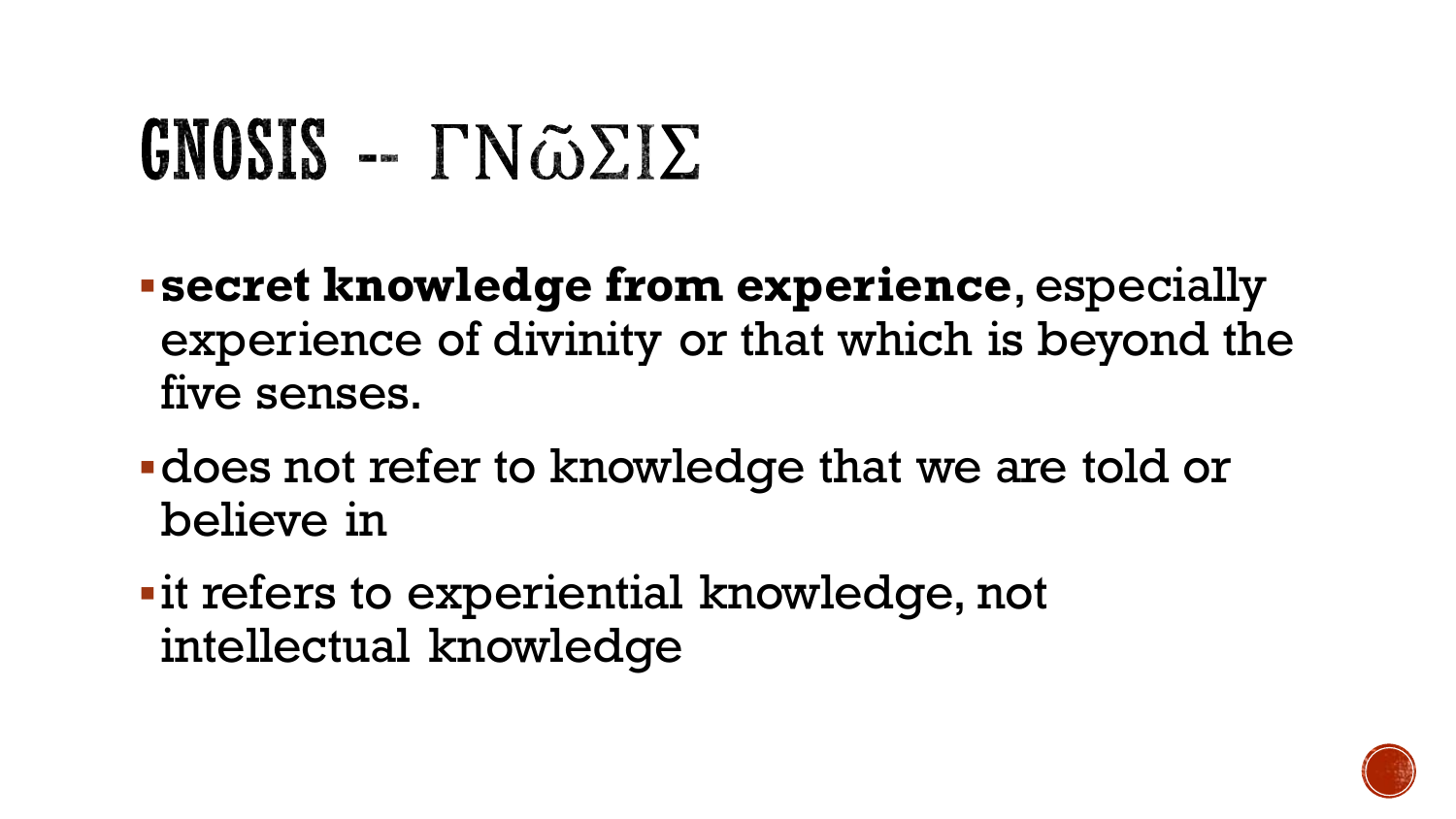## LEE MANHEE ALLEGES ONLY HE HAS SECRET KNOWLEDGE, (FROM SHINGHONJI WEBSITE):

▪"I … have brought the food which does not perish, the food which leads to eternal life. I will give it for free to those who want it!"

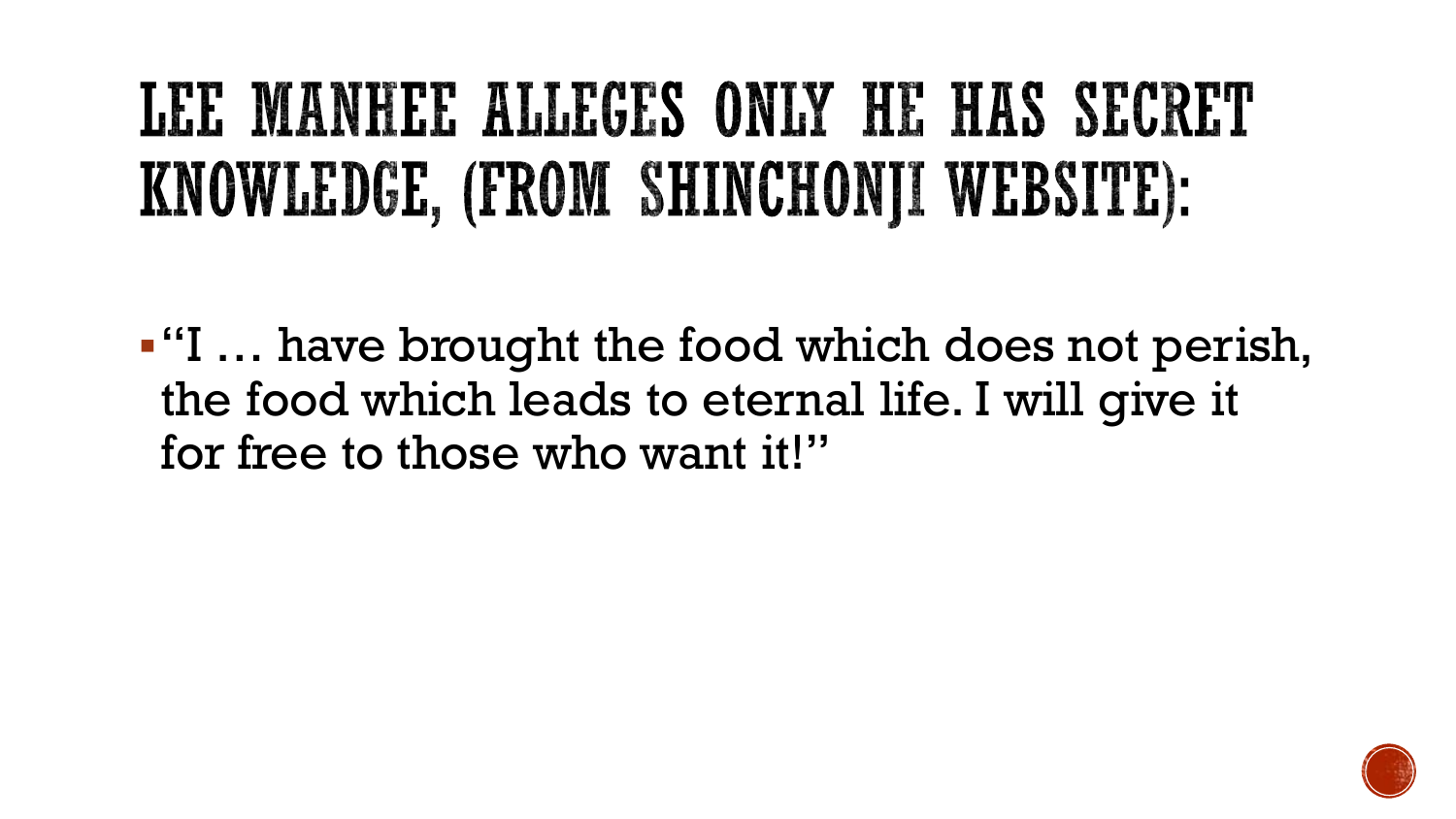LEE MANHEE ASSERTS ONLY HE HAS THE SECRET KNOWLEDGE TO GOD (FROM SHINCHONJI WEBSITE),

If you are looking for the truth, then you can find out more about it here. Are you also longing for to **know** and **understand** the will of the father? How can we get to **know** about the will of the father? … In the Bible God is talking about **His secret** (Heaven) in parables … But to some people he speaks openly about **the secret** of God … But Jesus tells us in John 16:25, that He will speak plainly about the father (John 1:1) when the time has come. This tells us that at the appointed time (Hab. 2:2-3) all parables must be revealed (revealed word). **And how is this revealed word going to be proclaimed to the world?**

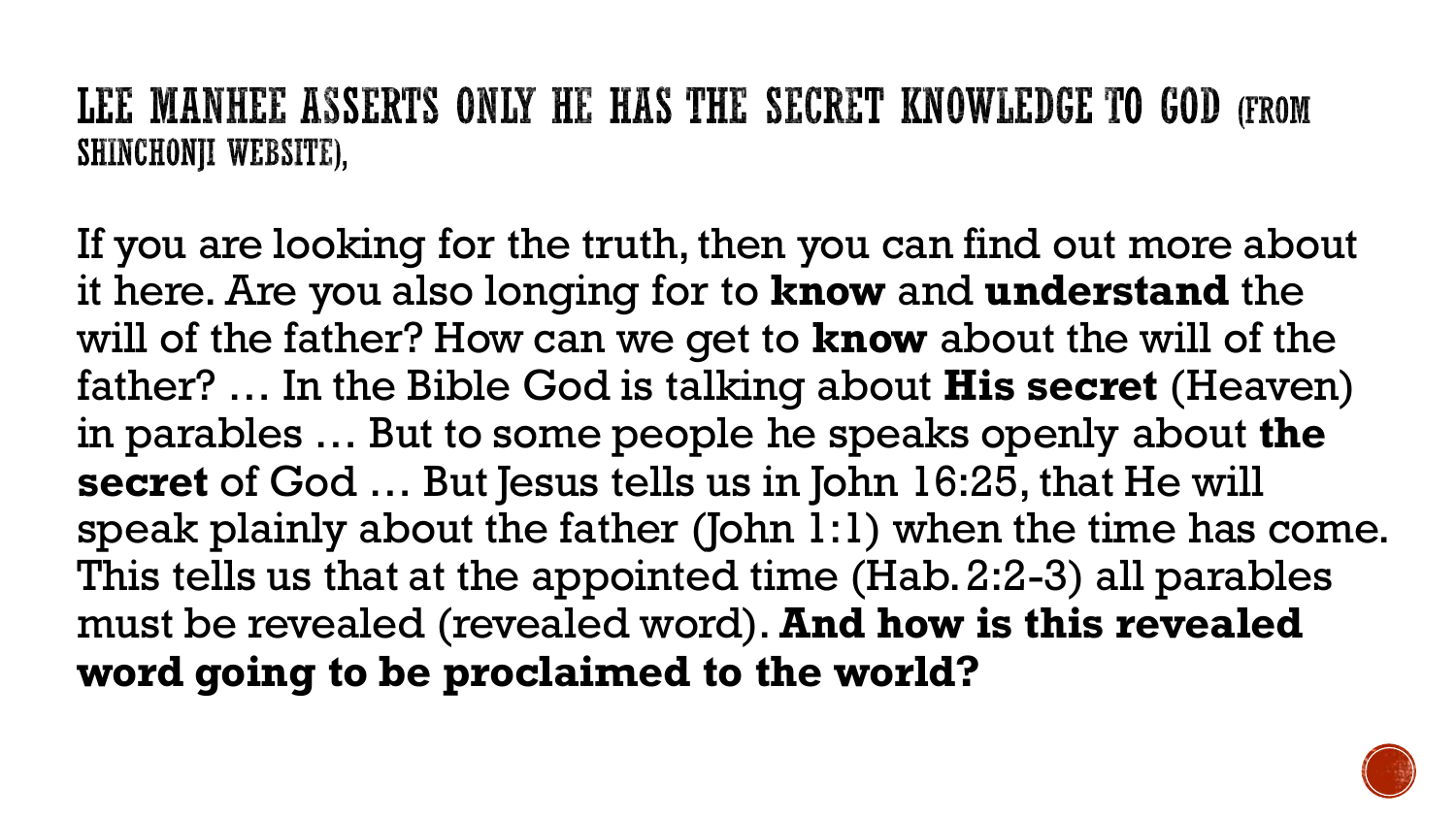# LEE MANHEE ASSERTS HE IS THE CHOSEN ONE.

▪**God has chosen one shepherd** [pastor] to every time epoch to which he has given his word so that this shepherd shall proclaim the instruction and word of God to the people…. And today we have the prophecy of the New Testament and the fulfillment in reality.

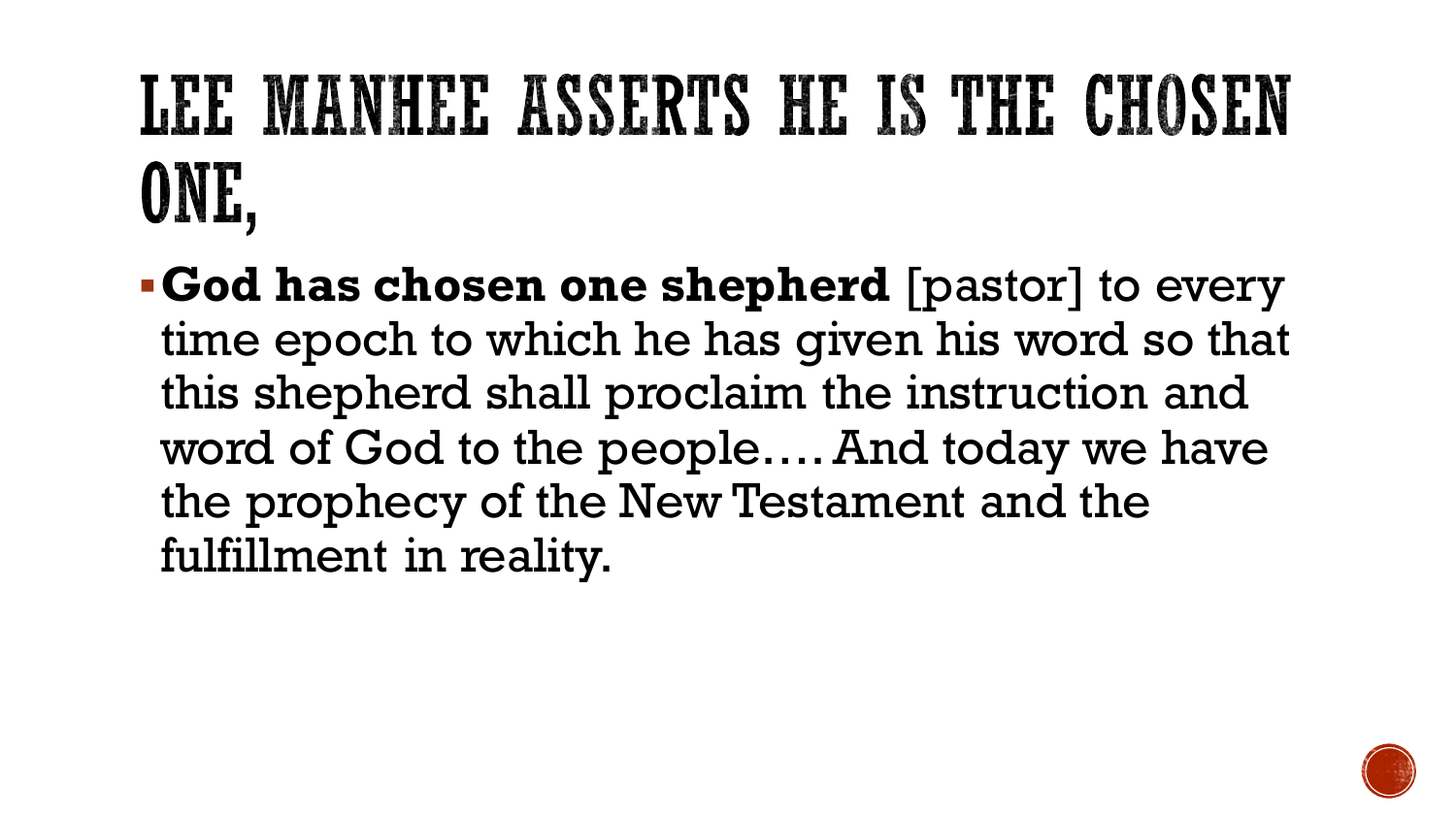#### MANHEE LEE STATES THAT JESUS RETURNS INVISIBLY AND UNITES WITH THE FLESH/BODY OF THE PASTOR, **MANHEE LEE:**

■ Fesus promised that when the gospel of heaven is spread to the ends of the earth, he will return **in spirit** to unite with his promised pastor¨ (Creation of Heaven and Earth, p. 143).

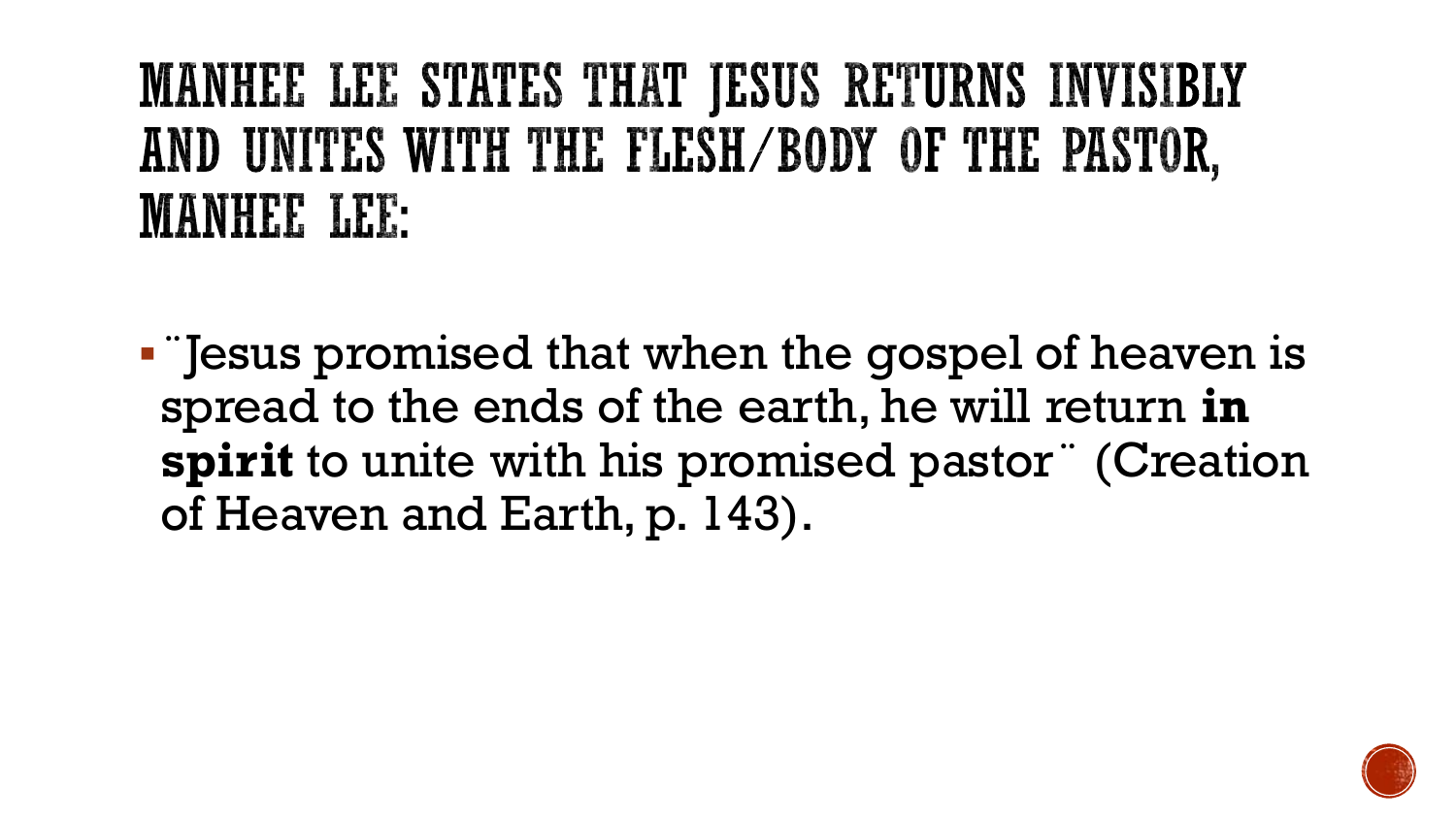### IN CONTRAST, JESUS SAYS HE WILL RETURN - NOT IN SECRET - BUT WITH POWER AND GREAT GLORY.

"Then will appear the sign of the Son of Man in heaven. And then all the peoples of the earth will mourn when they see the Son of Man coming on the clouds of heaven, with power and great glory.<sup>[</sup> (Mt. 24:30).

그 때에 인자의 징조가 하늘에서 보이겠고 그 때에 땅의 모든 족속들이 통곡하며 그들이 인자가 구름을 타고 능력과 큰 영광으로 오는 것을 보리라 (마태복음 24:30)

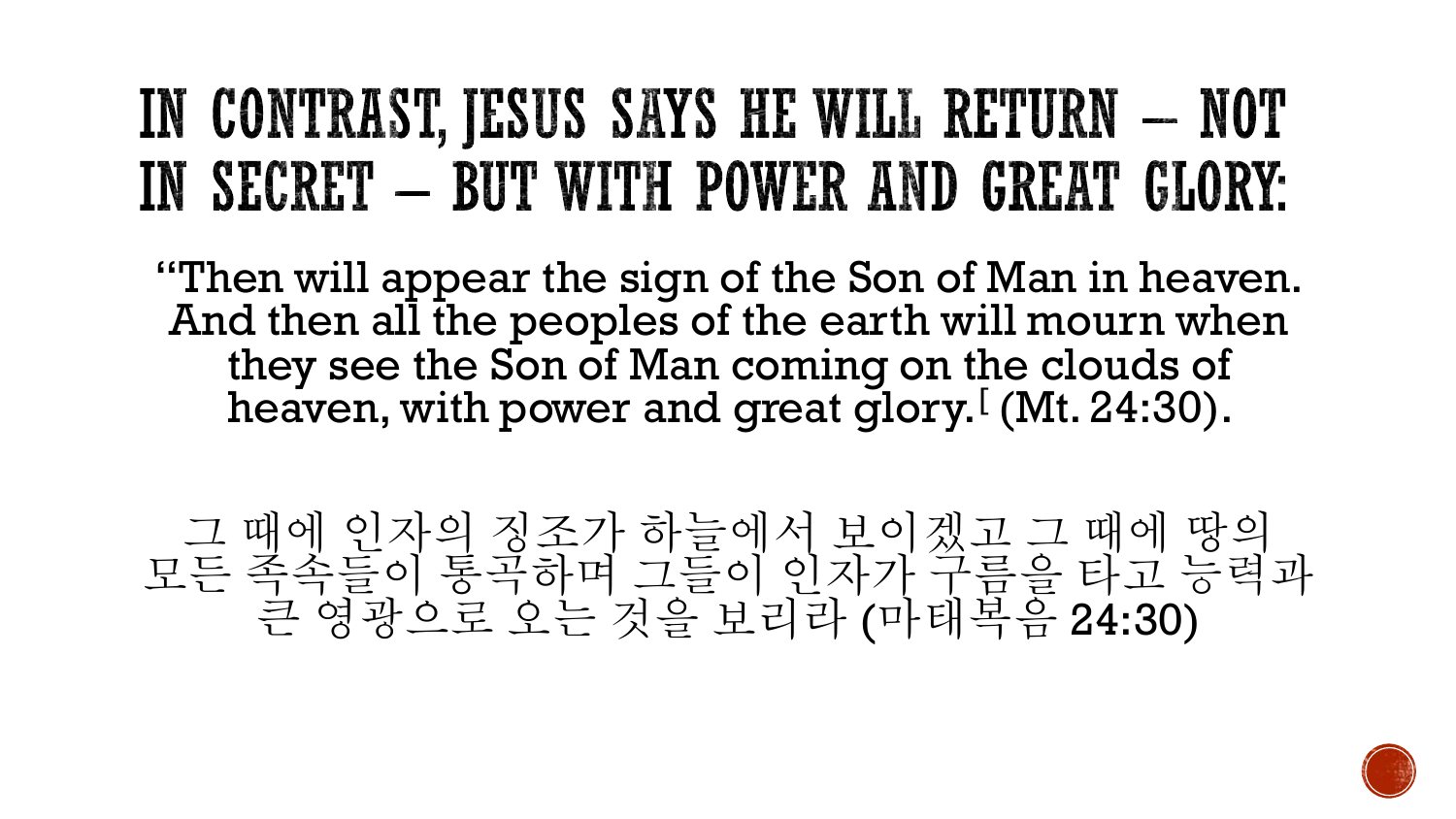## SHINCHONJI REVEALS THAT GOD HAS ENTERED MR. LEE *JUST LIKE* GOD ENTERED JESUS IN THE FIRST COMING:

▪¨**Just as the spirit of God entered and dwelt within Jesus** (Jn 14:9-11), who overcame at the time of the first coming (Jn 16:33),**the holy Spirit of Truth will come and dwell within one chosen person** (i.e. the one who overcomes).¨ (Promised Pastor,¨ Shinchonji Website Articles. Accessed May 26th, 2010.)

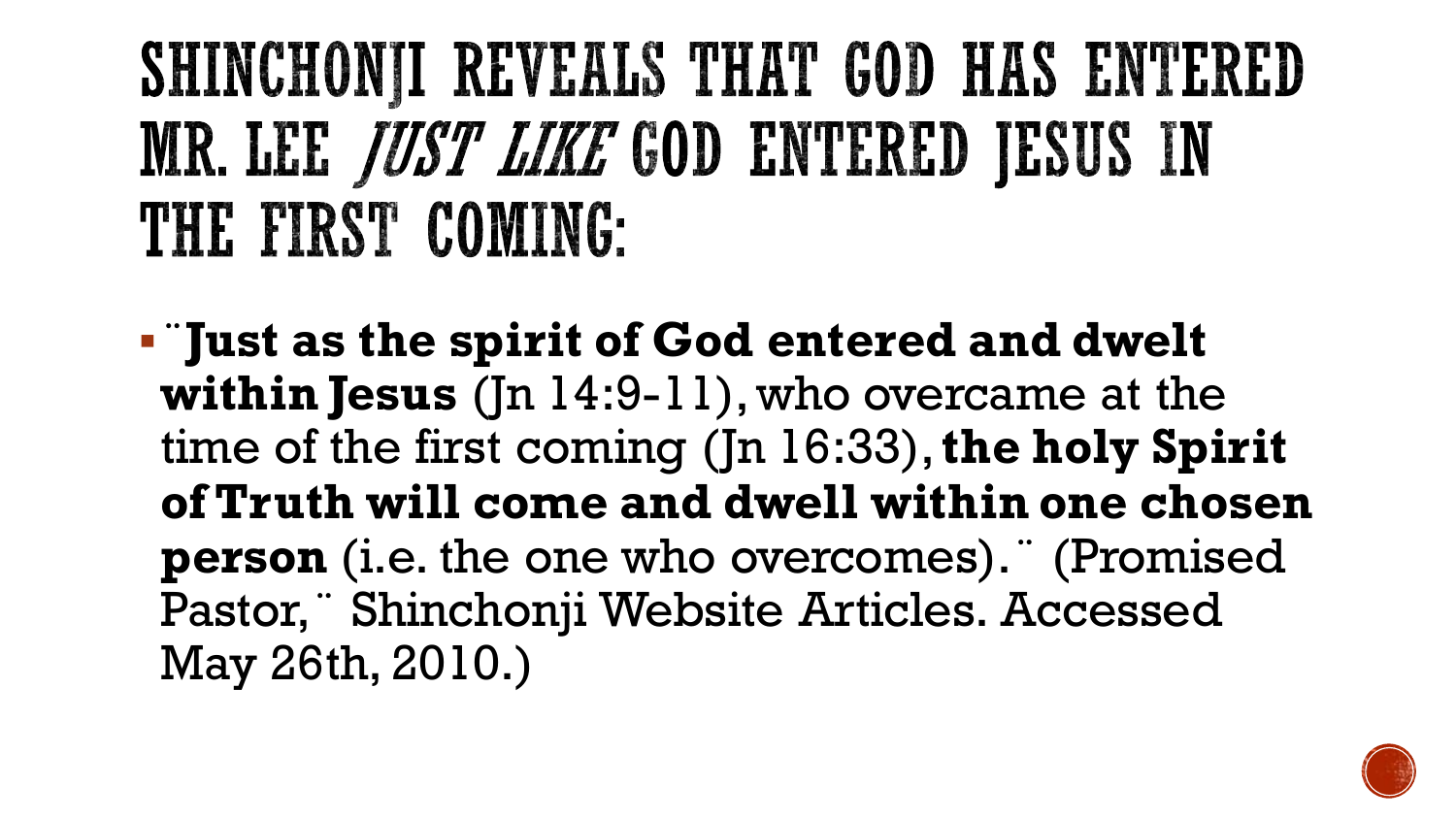# Shinchonji teaches that Manhee Lee is the second flesh of Jesus' spirit.

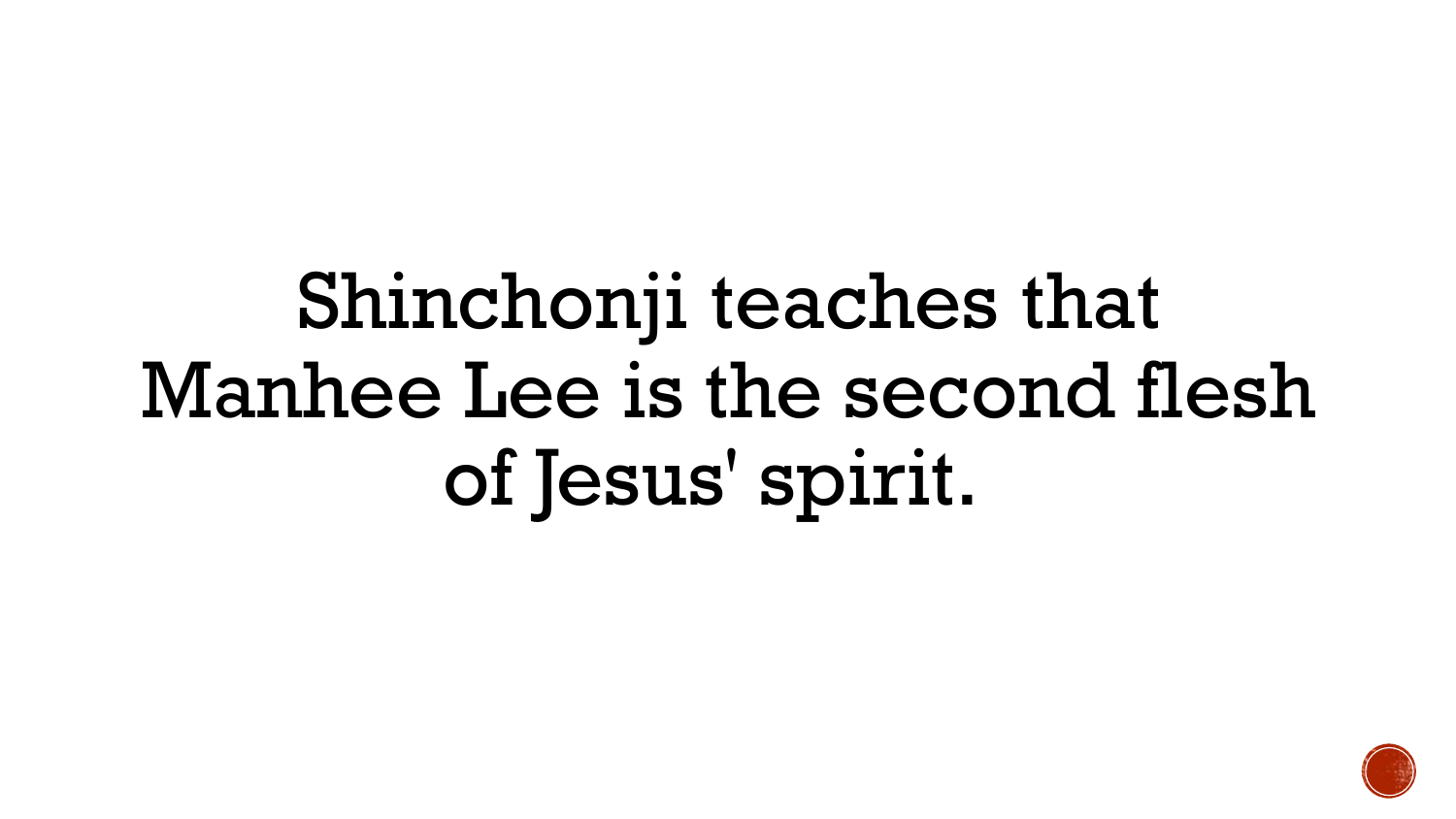### IN AN ARTICLE ON REV. 1:7, SHINCHONJI TEACHES THAT WHEN BELIEVERS SEE MR. LEE, THEY SEE THE LORD.

¨The fact that every eye will see him means, as discussed above, that people will see the person with whom the spirit of the Advocate has united. **Seeing that person is the same as seeing the Lord**.¨

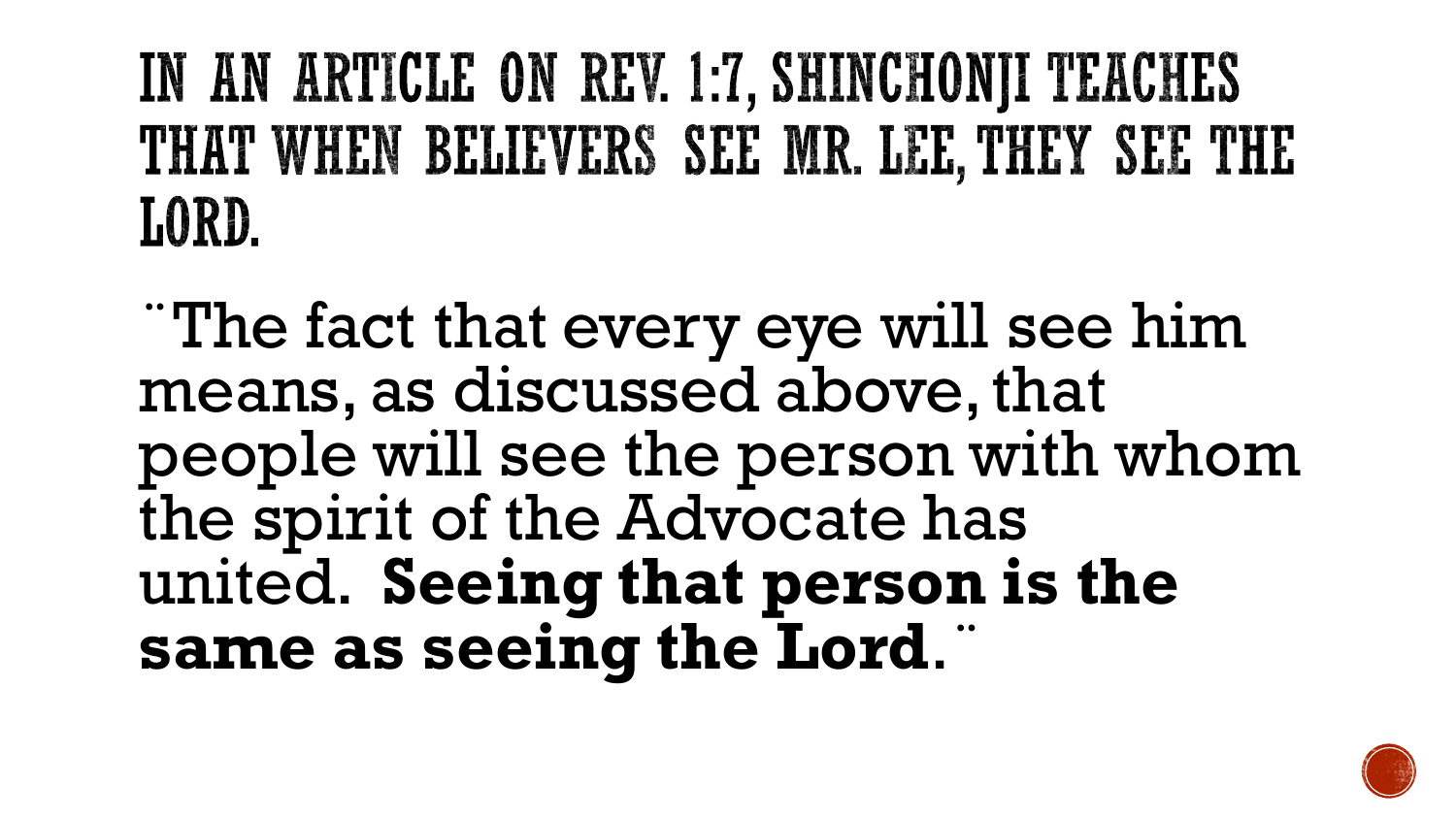

# ▪내가 너희에게 이르노니 이제부터 너희는 나를 보지 못하리라 하시니라 (마태복음 23:39)

▪"For I say to you, from now on you will not see me

until you say, 'Blessed is he who comes in the

name of the Lord.'" (Matt 23:39)

찬송하리로다 주의 이름으로 오시는 이여 할 때까지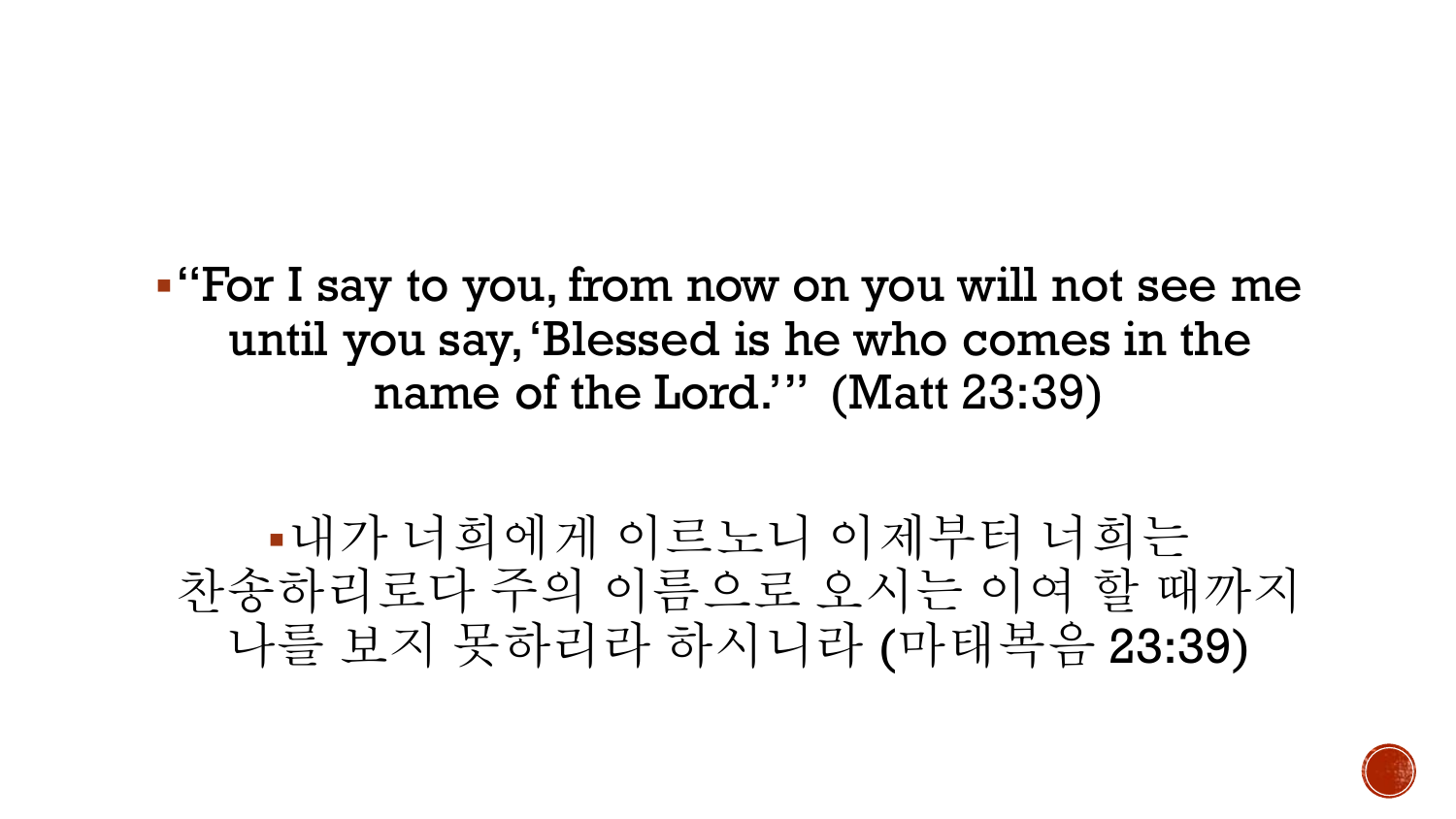▪Are members of Shinchon being punished by God because they believe in a false Messiah, a false teacher?

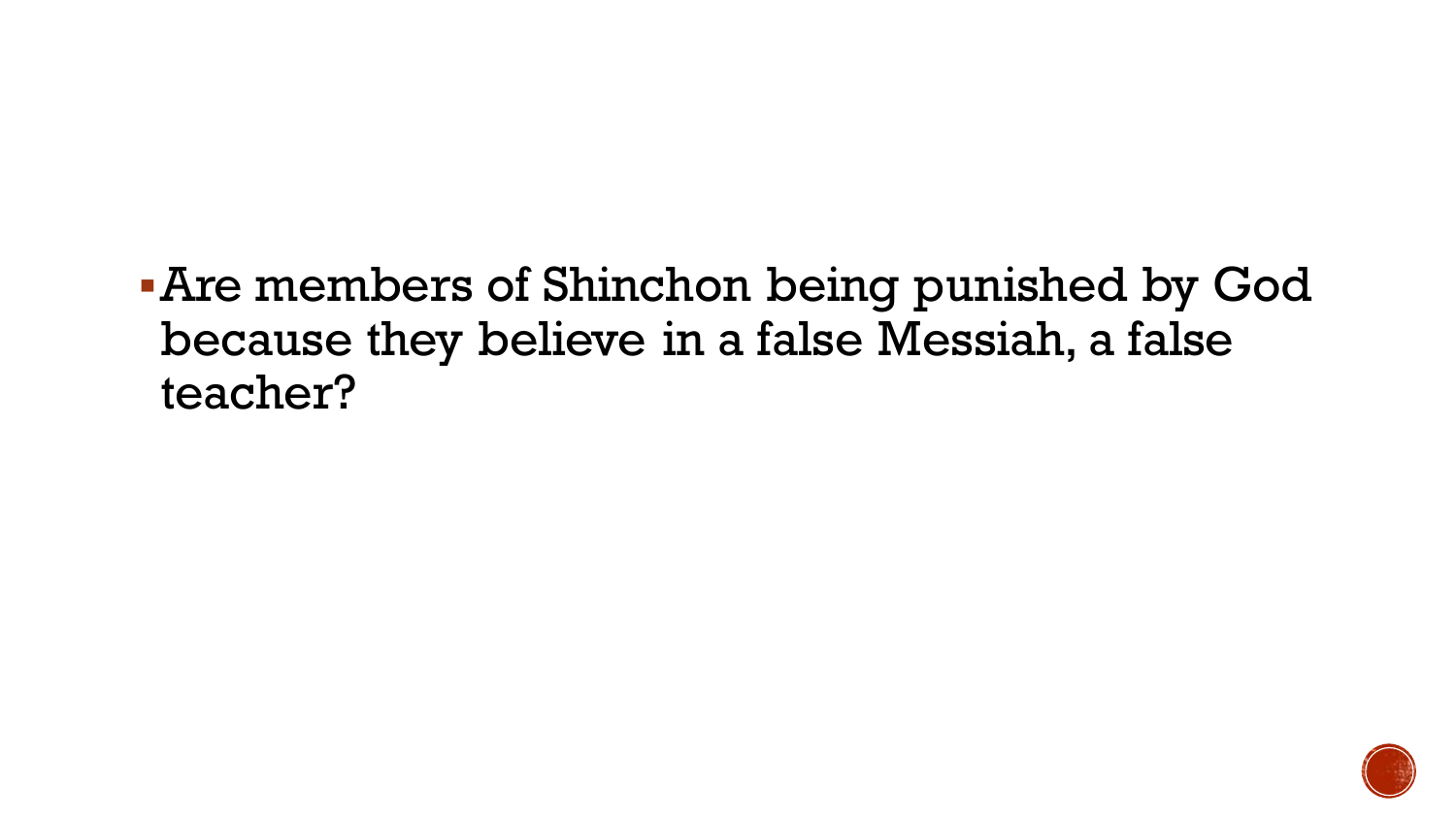▪ Jesus answered, "Do you think that these Galileans were worse sinners than all the other Galileans because they suffered this way? **<sup>3</sup>** I tell you, no! **But unless you repent, you too will all perish. <sup>4</sup>** Or those eighteen who died when the tower in Siloam fell on them—do you think they were more guilty than all the others living in Jerusalem? I tell you, no! **But unless you repent, you too will all perish.**" (Luke 13:2-5)

대답하여 가라사대 너희는 이 갈릴리 사람들이 이 같이 해 받음으로써 모든 갈릴리 사람보다 죄가 더 있는줄 아느냐 너희에게 이르노니 아니라 너희도 만일 회개치 아니하면 다 이와 같이 망하리라 또 실로암에서 망대가 무너져 치어 죽은 열 여덟 사람이 예루살렘에 거한 모든 사람보다 죄가 더 있는줄 아느냐 너희에게 이르노니 아니라 너희도 만일 회개치 아니하면 다 이와 같이 망하리라 (누가복음 13:2-5)